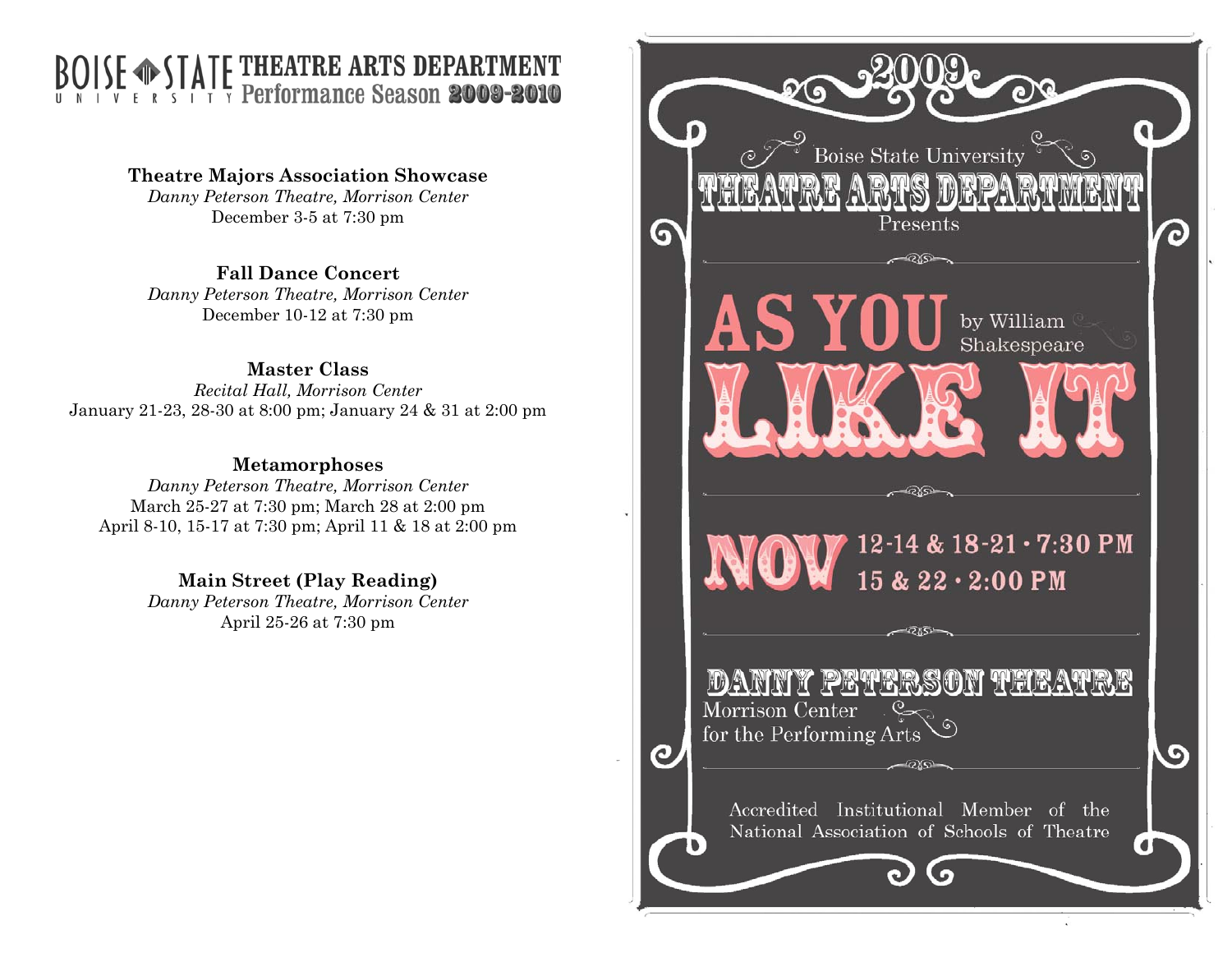#### Welcome to the 2009-2010 Performance Season

The study of theatre encompasses a broad range of allied subjects, including communications, language, history, social studies, psychology, music, dance, political science, the aesthetics of art and design, and technology. In order to participate successfully in the study and practice of theatre, students must develop their personal skills and resources in the areas of creativity, critical thought and analysis, research, collaboration, personal initiative, management, and leadership. It is no wonder that the study of theatre provides students with the fundamental resources necessary to succeed in a wide range of fields outside of the theatre itself. The Association for Theatre in Higher Education publication *Learning for a Lifetime* states: "Theatre in higher education also provides students with crucial life skills which they can use in a wide range of professions as well as in their day-to-day relationships with others.

Theatre and performance studies allow students to think precisely in the moment, to speak confidently in public, to write with clarity and intelligence, and to work productively with others, thereby providing them with useful skills for a host of other professions, including business, government, law, journalism, the natural and social sciences, economics, languages and literature, the fine arts, industry, and related disciplines. Theatre and performance studies majors learn to grasp complex problems and produce imaginative solutions, to explore alternative goals and investigate the various means of achieving them, to establish longrange objectives and develop the discipline, organizational skill, artistry, and self-assurance to achieve those objectives. Because the theatre is a collaborative art, students acquire skills in interpersonal communication and group problem-solving. Because performance is an interdisciplinary pursuit, students learn to coalesce research and insights from a rich variety of sources. Theatre in higher education answers today's market demand for skills in creative, critical, and collaborative thinking."

The study of theatre requires of every student, staff and faculty member highly disciplined, well prepared, and meticulously organized *involvement.* The Boise State Department of Theatre Arts is committed to providing its majors with as many opportunities as possible to participate in every aspect of the study and practice of theatre.

We are proud to present to you Shakespeare's great comedy, *As You Like It*, set in precolonial America. In this world, Shakespeare's story about the struggles for independence and for the return of a just and legitimate authority resonates with an immediate and relevant voice. This production involved the expert talents and efforts of our faculty, staff, and students and represents the work we do every day in our classrooms, studios, shops, and theatre. Please join us in the months ahead for our productions of *Metamorphoses*; our rehearsed reading of the adaptation of *Main Street*; and for the Student Dance Concerts and Theatre Majors Association Showcases.

Richard Klautsch, Chair Theatre Arts Department



### The Kennedy Center American College Theater Festival-XLII

sponsored in part by

Stephen and Christine Schwarzman The Kennedy Center Corporate Fund U.S. Department of Education The National Committee for the Performing Arts Dr. Gerald and Paula McNichols Foundation

This production is entered in the Kennedy Center American College Theater Festival (KCACTF). The aims of this national theater education program are to identify and promote quality in college-level the ater production. To this end, each production entered is eligible for a response by a regional KCACTF representative, and selected students and faculty are invited to participate in KCACTF programs involving scholarships, internships, grants and awards for actors, directors, dramaturgs, playwrights, designers, stage managers and critics at both the regional and national levels.

Productions entered on the Participating level are eligible for inclusion at the KCACTF regional festival and can also be considered for invitation to the KCACTF national festival at the John F. Kennedy Center for the Performing Arts in Washington, DC in the spring of 2010.

Last year more than 1,300 productions were entered in the KCACTF involving more than 200,000 students nationwide. By entering this production, our theater department is sharing in the KCACTF goals to recognize, reward, and celebrate the exemplary work produced in college and university theaters across the nation.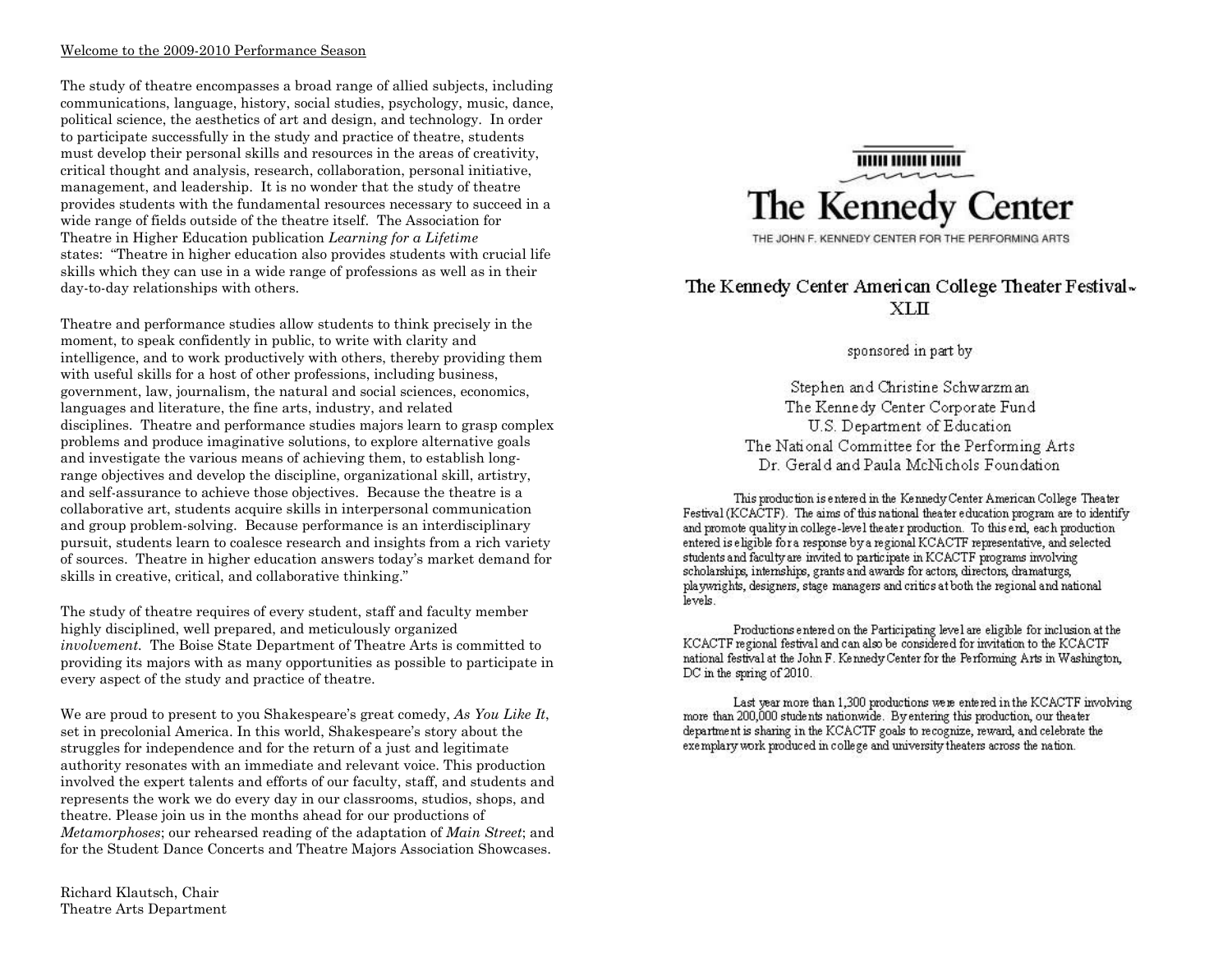# <u>PRODUCTION STAFF</u>

 $-25$ 



**COXED** 

**Elisa Egli** 

**Lee Wolfer Tiara Thompson** 

Theatre Arts Department Chair **Dr. Richard Klautsch**  Administrative Assistant **Carrie Applegate**  Promotional Photographer **Carrie Quinney**  Promotional Photo Illustrator **Carrie Applegate** 

**Bernadine Cockey** 

| Director                           | <b>Gordon Reinhart</b>                   | First Hand                 | <b>Megan Richardson</b>                       |
|------------------------------------|------------------------------------------|----------------------------|-----------------------------------------------|
| Scenic Designer                    | <b>Michael Baltzell</b>                  | Wardrobe/Dresser           | <b>Chantell Fuller</b>                        |
| Costume Designer                   | <b>Ann Hoste</b>                         |                            | <b>Gretchen Halle</b><br>Kayla Keller         |
| <b>Lighting Designer</b>           | W.J. Langley, Jr                         |                            | Leah Reynolds<br><b>Christy Rolfe</b>         |
| Sound Designer                     | <b>Daniel Runyan</b>                     | Hair and Make-up           | <b>Christy Rolfe</b><br><b>Gretchen Halle</b> |
| Stage Manager                      | <b>Bernadine Cockey</b>                  |                            |                                               |
| <b>Assistant Stage Managers</b>    | <b>Elizabeth Palma</b>                   | Wig Stylist                | <b>Cecil Kester</b>                           |
|                                    | Danielle Lyon<br><b>Kelsey Daugherty</b> | Props Assistants           | Monica Zarazua<br>Kayla Keller                |
| Technical Director                 | <b>Michael Baltzell</b>                  | Light Board Operator       | <b>Lindsey Norris</b>                         |
| Scene Shop Supervisor/Assistant    | <b>Fran Maxwell</b>                      | Sound Board Operator       | <b>Todd King</b>                              |
| <b>Technical Director</b>          |                                          | Fight Captain              | <b>Nate Pohl</b>                              |
| Costume Shop Manager               | Keri Fitch                               | Dance Captain              | <b>Veronica Von Tobel</b>                     |
| Props Master                       | Ian Jerome                               |                            |                                               |
| Vocal Coach                        | <b>Ann Price</b>                         | Welder                     | <b>Josh Frachiseur</b>                        |
| Text Coach                         | <b>Carole Whiteleather</b>               | Carpenters                 | <b>Ian Falconer</b><br>Ian Jerome             |
| Scenic Artist                      | <b>Michael Baltzell</b>                  |                            | <b>Travis Gamble</b>                          |
| Fight Choreographer                | <b>Michael Mueller</b>                   | Scenic Construction        | THEA 117 Class                                |
| Dance Choreographer                | <b>Marla Hansen</b>                      | Costume Construction       | <b>Tandra-Ree Loyd</b>                        |
| Danny Peterson Theatre Technician  | <b>Fred Hansen</b>                       |                            | <b>Brian Weigel</b><br><b>Gretchen Halle</b>  |
| <b>Assistant Lighting Designer</b> | <b>Bernadine Cockey</b>                  |                            | Elisa Egli<br><b>THEA 117 Class</b>           |
|                                    |                                          | Lighting Hang & Focus Crew | <b>Matt Kolsky</b>                            |



වක

Morrison Center for the Performing Arts Idaho Shakespeare Festival Tree Top Recycling Gary Holcomb

Warner Brothers Costume Design Center Oregon Shakespeare Festival Ashland, OR